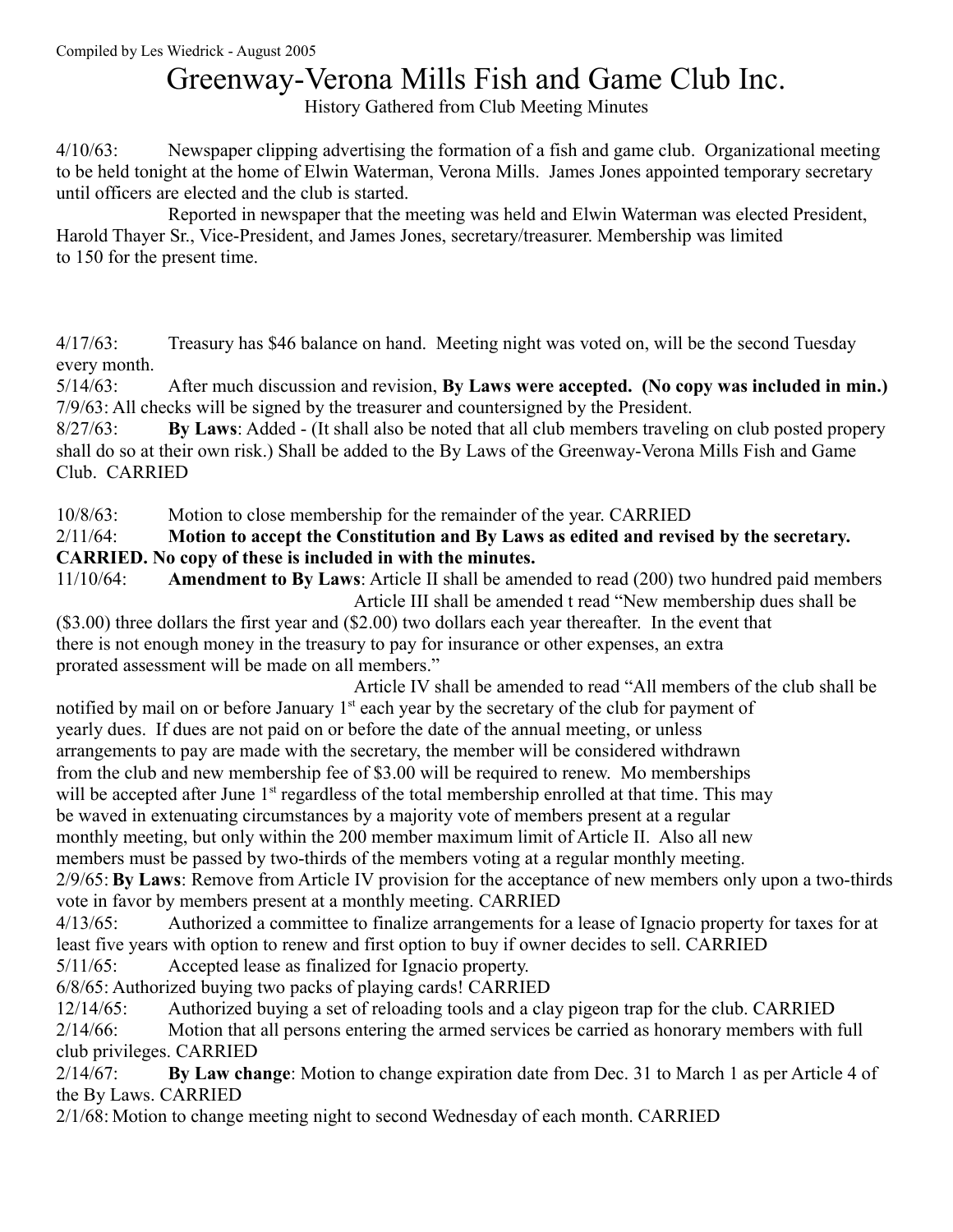### **3/68 thru 1/69 Minutes are missing.**

2/12/69: **By Law change**: Motion to amend Article III of the By Laws to read "four dollars (\$4) for the first year and three dollars (\$3) thereafter. CARRIED

8/13/69: **Members looked at land the club is considering buying. The land is owned by Jack Thayer and is being offered at \$400 firm plus closing costs. Vote to buy is held. CARRIED**

11/12/69: Land purchase is progressing. All papers are at lawyer, deed is being drawn up, search is being conducted.

1/9/70: **Special meeting held to discuss By Law amendments. Steering committee recommends changes to the By Laws for approval by members. No copy of the changes is included in the minutes of this meeting.**

1/14/70: **By Laws were voted on and passed**. Added part about having to attend 6 meetings a year in order to run for an office. (Sec. 6)

Checking on incorporating. Land is purchased for club. Planning to build a clubhouse.

2/11/70: Motion made and passed to keep money in a bank account.

4/8/70: Formed building committee.

Larry Duprey - chair Ray Smith Jim Jones John Skibitski John Domnic Perrell Klein Frank Seaman Ken Millson Willee Johnson Voted to incorporate.

5/13/70: Have building permit.

9/9/70: Building is progressing. NEED MORE HELP!

11/11/70: FIRST MEETING IN NEW BUILDING.

#### 2/10/71: **Change By Laws**

- 1. Change heading to read Greenway-Verona Mills Fish and Game Club Inc.
- 2. There will be 4 officers and 3 members elected from the floor to serve as the Board Of Directors. The 3 members will serve terms of one, two, and three years.
- 3. No member will be elected if his dues are not paid.
- 4. The President will declare an office vacant if the officer does not perform his duties to the satisfaction of the club.
- 5. Members must attend at least 6 meetings a year in order to be elected.
- 6. The Secretary will notify all members that dues are due March 1. If not paid by March 1, the member will be dropped from the club.
- 7. No new members will be accepted into the club from Aug. 1-Dec. 31 every year. No exceptions or waivers!
- 8. Club members traveling on club posted land by motor vehicle or foot do so at their own risk.
- Motion made and carried to accept these changes into the By Laws.
- 4/14/71: Decision to have a club patch or emblem.
- 5/12/71: Emblem drawing passed around and accepted by vote.
- 38/72: Discussion on how to stimulate interest in the club. (SOUND FAMILIAR?)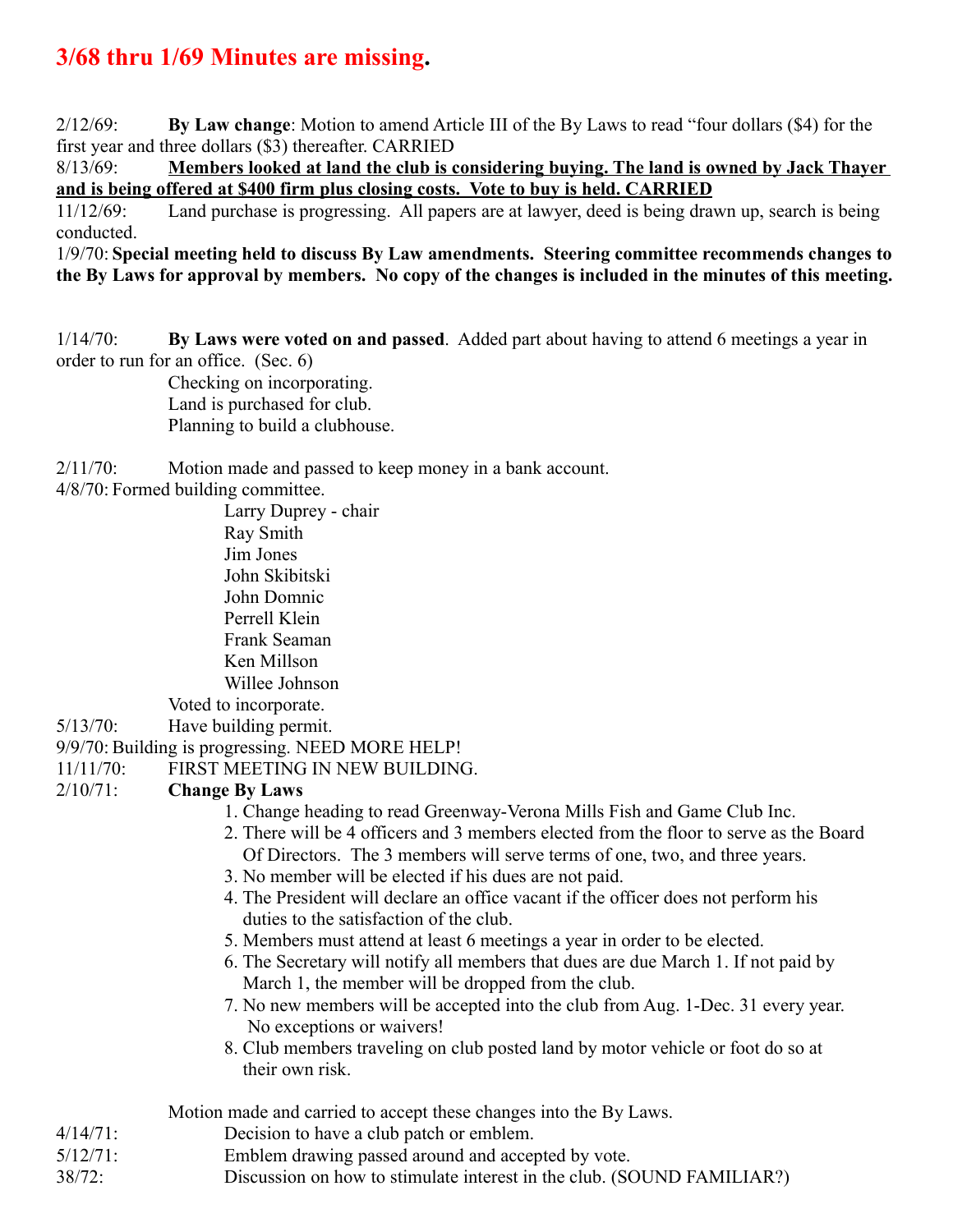|                            | Suggestions:<br>1. Trap Shooting<br>2. Sighting in day.<br>3. Finish up the clubhouse.<br>4. Set up the shotgun shell reloader.<br>5. Set up the pool table.<br>6. Entertainment at meetings.<br>7. Complete the incorporation proceedings. |
|----------------------------|---------------------------------------------------------------------------------------------------------------------------------------------------------------------------------------------------------------------------------------------|
| $4/12/72$ :                | Members voted to acquire the pistol backstop from the Rome YMCA.<br>Committee:<br>Hank Miller<br><b>Bill Cieslewitz</b><br>Frank Seamon<br>Ray Joanis<br><b>Hugh Moses</b>                                                                  |
|                            | Tony Baker - supply the torches.                                                                                                                                                                                                            |
| $5/10/72$ :                | Jim Jones to take care of hanging the club sign.                                                                                                                                                                                            |
| $6/14/72$ :<br>$9/13/72$ : | Date set of 6/17/72 to pull out the pistol equipment from the YMCA.<br>Well is in!                                                                                                                                                          |
| $10/11/72$ :               | Incorporation is complete.                                                                                                                                                                                                                  |
| $11/8/72$ :                | Motion to waive By Laws to accept new members until new By Laws are adopted<br>By the Board of Directors. CARRIED.                                                                                                                          |
| $1/8/73$ :                 | Board of Directors Meeting.                                                                                                                                                                                                                 |
|                            | By Law change-From Aug 1-Dec. 31 Initiation \$10 Dues \$5                                                                                                                                                                                   |
|                            | Regular membership Initiation \$6<br>Dues \$5                                                                                                                                                                                               |
| $1/10/73$ :                | Motion to have a special meeting to revise the By Laws on 1/17/73 at 8 PM.                                                                                                                                                                  |
| $1/17/73$ :                | Notice of the meeting has been put in the Rome Sentinel.<br><b>SPECIAL MEETING</b>                                                                                                                                                          |
|                            | Sec. II : The initiation fee will be \$5 (1 time only) - CARRIED                                                                                                                                                                            |
|                            | Sec. III: Annual dues will be \$5 payable by the regular March meeting with the exception                                                                                                                                                   |
|                            | of new members (Section 5) - CARRIED                                                                                                                                                                                                        |
|                            | Sec. IV: Initiation of \$5 and dues of \$5 will be paid with the signing of application for                                                                                                                                                 |
|                            | membership presented to the Secretary or at the next regular meeting.-CARRIED<br>Sec. V: Remove dues for new members shall be paid on or before the second regular                                                                          |
|                            | meeting after the application has been submitted. - CARRIED                                                                                                                                                                                 |
|                            | Sec. V: Delete- No new members will be accepted from Aug. 1-Dec. 31. - CARRIED                                                                                                                                                              |
|                            | Sec. X: A landowner member is a person who has at least three acres of land posted for                                                                                                                                                      |
|                            | the club and has signed the roster. He will be issued a membership card, button                                                                                                                                                             |
|                            | and courtesy cards to be used at his own discretion. -CARRIED                                                                                                                                                                               |
|                            | Sec. XIV: No member shall be elected to an office who has not paid his dues. - CARRIED                                                                                                                                                      |
|                            | Order of Business: Move Treasurer's report to the third order of business instead of the<br>eighth order of business. - CARRIED                                                                                                             |
| $4/11/73$ :                | Committee set up to calculate the cost of installation of the pistol range.                                                                                                                                                                 |
| $2/13/74$ :                | <b>Motion to change By Laws:</b>                                                                                                                                                                                                            |
|                            | Section VI: The outgoing President be made a member of the Board of Director's for one                                                                                                                                                      |
|                            | year to act as consultant for supervision of club. CARRIED                                                                                                                                                                                  |
|                            | Section VII: Make the Vice President activities chairman in charge of activities for the                                                                                                                                                    |
| club. CARRIED              |                                                                                                                                                                                                                                             |
|                            | Section VII: The President at the next meeting following annual meeting would appoint a<br>nominating committee. The nominating committee would at our November                                                                             |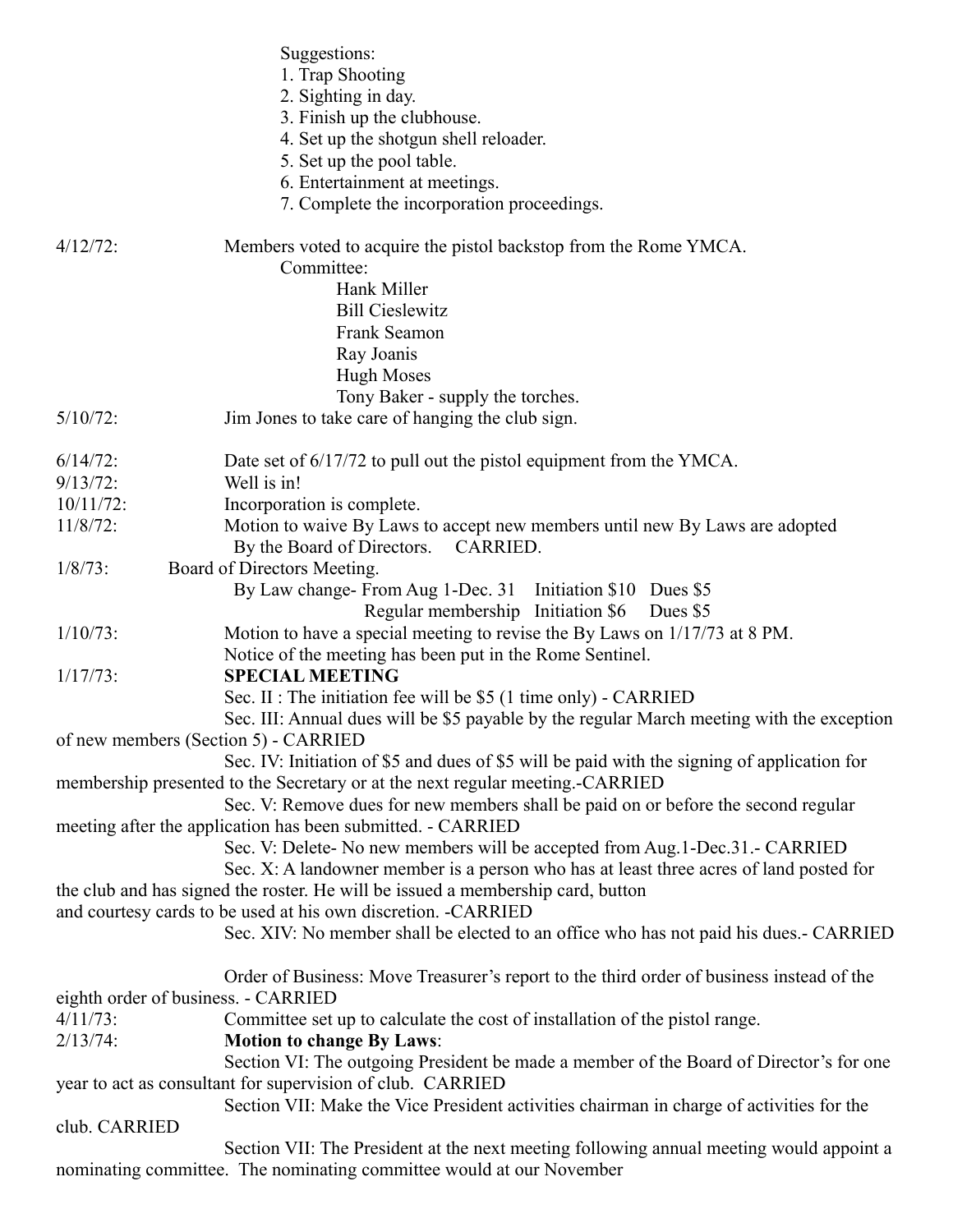|                  | meeting present a slate of officers. The slate would be presented at each                 |
|------------------|-------------------------------------------------------------------------------------------|
|                  | monthly meeting thereafter until the annual meeting at which time the slate               |
|                  | would be voted on. CARRIED                                                                |
| $2/12/75$ :      | <b>By Law Change:</b>                                                                     |
|                  | President serving two full consecutive terms be granted life membership and all           |
|                  | officers serving be granted the years dues free. CARRIED                                  |
| $4/9/75$ :       | Vote taken - build trap range or rifle range first. Trap range wins.                      |
|                  | Voted to join the Oneida County Federation of Sportsmen.                                  |
| $6/11/75$ :      | Report that the trap building has been started. Work nights are Wednesdays.               |
|                  | Discussion of pistol range. Polebarn type structure?                                      |
| $9/10/75$ :      | Two target boards set up for rifle range, need shooting stands. Need to check on zoning   |
| for rifle range. |                                                                                           |
| $11/12/75$ :     | Report that trap range needs landscaping, rifle range needs backstop, archery range okay. |
|                  | Pistol range will be on hold until spring. Auxiliary is defunct.                          |
| $2/11/76$ :      | Dues raised to \$7.50 per year. CARRIED                                                   |
|                  | Initiation raised to \$7.50. CARRIED                                                      |
|                  | Motion to use clubhouse for club functions only (new Sec. 20). CARRIED                    |
| $8/11/76$ :      | Trench for pistol range is dug.                                                           |

# **9/76 through 1/80 Minutes missing**

| $2/13/80$ :  | By Laws changed. Amendments to Sec. III, Sec. VI, Sec. XV, Sec. XVII, and Sec.                             |
|--------------|------------------------------------------------------------------------------------------------------------|
|              | XVIII, however there is no description of what these changes are and no copy of By Laws is attached to the |
| minutes.     |                                                                                                            |
| $4/12/80$ :  | Adopted rules for indoor range.                                                                            |
|              | 1. Did you sign in?                                                                                        |
|              | 2. Only person accompanied by a club member may enter.                                                     |
|              | 3. Eye glasses and hearing protector must be worn.                                                         |
|              | 4. No center fire or shotgun.                                                                              |
|              | 5. No horseplay.                                                                                           |
|              | 6. Think safety at all times.                                                                              |
|              | 7. Door must be closed when range is in use.                                                               |
|              | 8. Leave range neat and clean.                                                                             |
|              | Trap range restarted at a cost of \$10.99. Will be set up weather permitting.                              |
| $5/14/80$ :  | Trap range is set and ready. Use care.                                                                     |
| $6/11/80$ :  | 50 yard rifle is done. Need help to do 100 yard and 200 yard.                                              |
|              | Pistol, archery, and rifle ranges closed until insurance is clarified.                                     |
| $2/11/81$ :  | By Laws: All revisions of the By Laws were approved. No copy of these changes is                           |
|              | attached to the minutes. We do have a copy of By Laws dated 1980-1981.                                     |
| $2/10/82$ :  | Dues will remain \$10 and initiation \$25. Purchased timer for pistol range. By Laws read                  |
|              | and changes made and approved. No copy of By Laws is included with minutes.                                |
| $7/13/82$ :  | Have building permit for pavilion, should cost about \$800 to build.                                       |
| $2/9/83$ :   | Dues are raised to \$20 per year at annual meeting.                                                        |
| $3/9/83$ :   | Report that the key card lock system for door will be here soon.                                           |
| $2/23/84$ :  | Special Meeting: It was decided that each member would be assessed 5 hours work for                        |
|              | the year in order to keep the work at the club up to date.                                                 |
| $3/14/84$ :  | By Laws amendment passed to require each member's participation in activities, work,                       |
|              | improvements, etc Each member assessed 5 hours this year. CARRIED                                          |
|              | It was decided to publish a monthly newsletter for the club.                                               |
| $11/14/84$ : | Pool table has been purchased. Discussion about jacketed bullets on IDR. NRA specs are                     |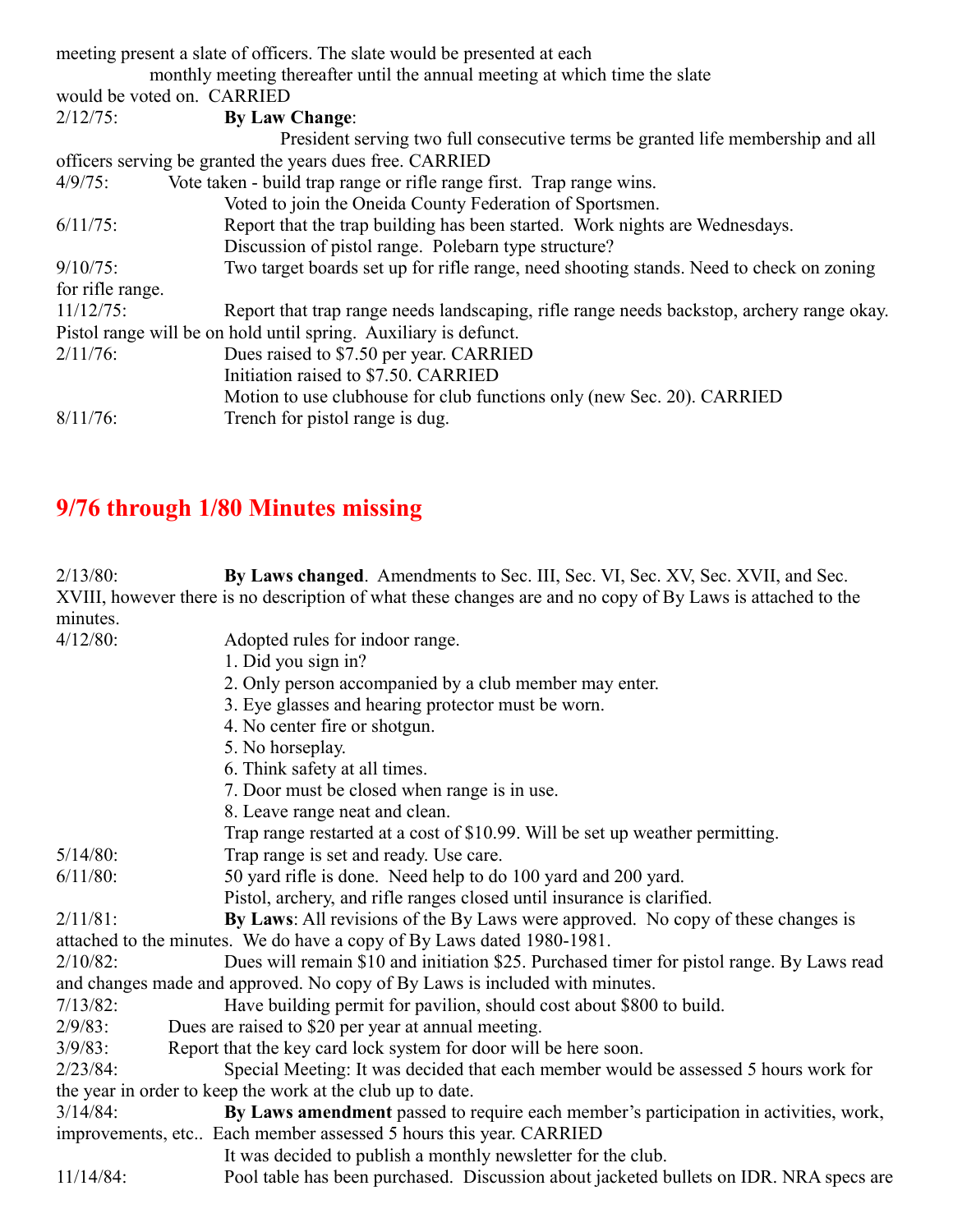3/8 inch steel for .22's and ½ inch for .44 magnum, lead bullets. Jackets will shorten life of the backstop, but they don't state by how much.

213/85: Work assessment for members was set at 5 hours work or \$10 payment. CARRIED 5/8 inch steel plate (2600 pounds) to reinforce the backstop has been purchased.

A revote on the work assessment was taken and it was voted that the assessment would be

on a volunteer basis.

5/8/85: Backstop is installed. The range is now okay for up to .44 Magnum.

11/13/85: Voted to buy 40 steel folding chairs @\$6.70 each.

12/11/85: Authorized buying 20 more chairs.

1/15/86: Board of Director's Meeting: Work assessment for members to remain the same, 5 hours work or a \$10 donation, on a voluntary basis.

2/12/86: Scholarships of \$100 each set up for RFA and VVS.

**By Laws change**: Sec. XII-change to require that game club identification such as the club button must be displayed on your person when hunting on club posted property.

Sec. XXV-change to require that current copies of the by laws be provided to land owner members upon request instead of each time changes are made.

2/11/87: **By Law change**-"At any regular meeting of the club, any member present who feels that a proposed motion is of such importance that it should be brought to the attention of the entire membership before being brought to a vote, may ask that it be tabled until the next regular meeting The proposed motion shall then be tabled, published in the next newsletter, and voted on at the next meeting." - CARRIED

5/13/87: Motion to start each meeting with the Pledge of Allegiance. CARRIED

10/8/87: Buying 12.6 acres adjacent to the south of the club land. Closing in December.

1/13/88: Reported that the land purchase has closed. Survey showed 13.43 acres and cost was \$6000. Looking into the possibility of life memberships.

7/13/88: **Voted to have a paid life membership for the club. CARRIED No mention of cost**.  **By Law change**: Sec. III - change the word capital to endowment in item 7 CARRIED

Item 7a be added to read "hat the Board of Directors shall be custodians of the

endowment fund." CARRIED

Item 10 will become item 9c. CARRIED

Motion to amend item 9c to add two words "members written". CARRIED

3/8/89: An installment plan for life memberships voted for. First payment of \$100 due within 30 days of acceptance. Second payment due 4 months after 1<sup>st</sup> payment, third payment due 4 months later. If payments are not on time, previous payments are forfeited. No indication of how much the second and third payments are. CARRIED

### **Minutes missing from 10/89 through 1992.**

3/90: From club newsletter: There will be no more trap shooting on club property. Decision reached by the Outdoor range committee.

12/14/94: If an application is not approved, then the applicant and sponsor shall be notified by mail and a hearing granted if requested.

4/96: **Proposal to amend By Laws** for leave of absence.

6/12/96: Above proposal was passed.

12/17/98: Board of Director's Meeting

Increase dues to \$35 per year.

1/9/02: Tile going in on clubhouse floor in February.

4/10/02: Motion passed to incorporate certain items of doing business as Standard Operating Procedures so we don't have to keep amending the By Laws. No mention of what these items are were included in the minutes.

9/11/02: Dedication of new flag and flagpole by President Don Lane.